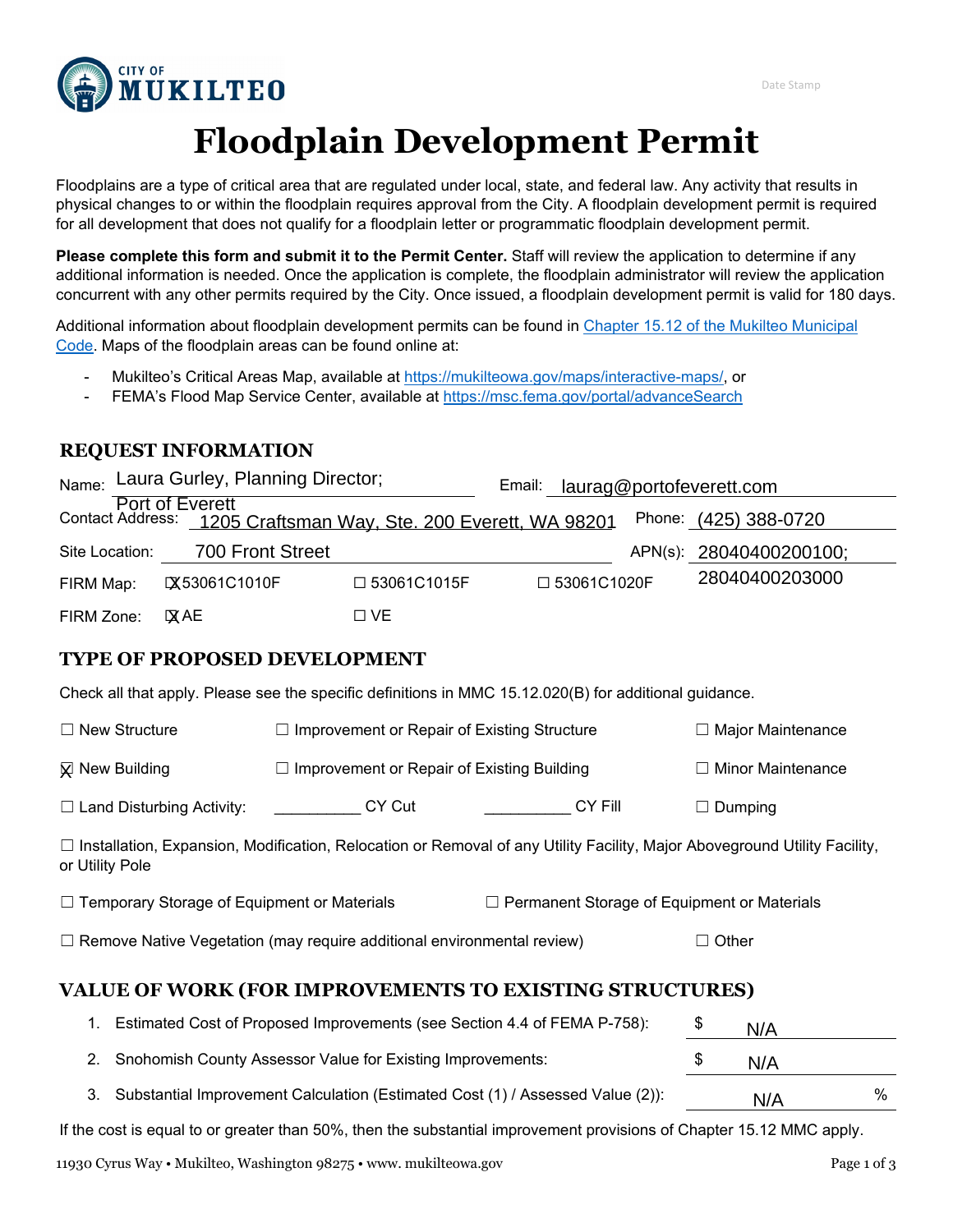

## **SUBMITTAL REQUIREMENTS**

- 1. Project narrative, including a description of:
	- a. The total proposal, including any interdependent parts;
	- b. The portion of the proposal within the floodplain;
	- c. The extent to which the watercourse will be altered or relocated as a result of the proposal; and
	- d. Temporary and permanent impacts to the natural functions of the floodplain.
- 2. A site plan for each requested location, including at a minimum:
	- a. Date, scale and north arrow;
	- b. Parcel boundaries;
	- c. Floodplain boundary and Zone(s), as shown on the current Flood Insurance Rate Map (FIRM);
	- d. Base flood elevation (BFE), as shown on the current FIRM *(updated from MSL per FEMA 2021-06)*;
	- e. If any of the proposed activities are also located within the shoreline jurisdiction, the location of the Ordinary High Water Mark (see Title 17B MMC);
	- f. Project boundaries;
	- g. Nature of work;
	- h. Topographic contours at two (2) or five (5) foot intervals;
	- i. Existing and proposed structures and buildings, including:
		- i. Dimensions;
		- ii. Elevation in relation to mean sea level of the lowest floor, consistent with the Elevation Certificate;
		- iii. Elevation in relation to mean sea level to which any existing structure has been floodproofed;
	- j. Existing and proposed utilities;
	- k. Existing and proposed easements, labelled with the recording number; and
	- l. Location of temporary or permanent storage.
- 3. A copy of any existing and proposed easements.
- 4. A copy of any permit applications to other agencies, including but not limited to:
	- a. Electrical permits;
	- b. Environmental permits; and
	- c. Any other local, state or federal permits.
- 5. For any work on a structure, a detailed estimate of the cost of all labor, materials, and items necessary to perform the proposed work, in accordance with Section 4.4 of FEMA's P-758 Desk Guide.
- 6. For each new or substantially improved structure, a preliminary Elevation Certificate, prepared by a surveyor licensed in Washington State.